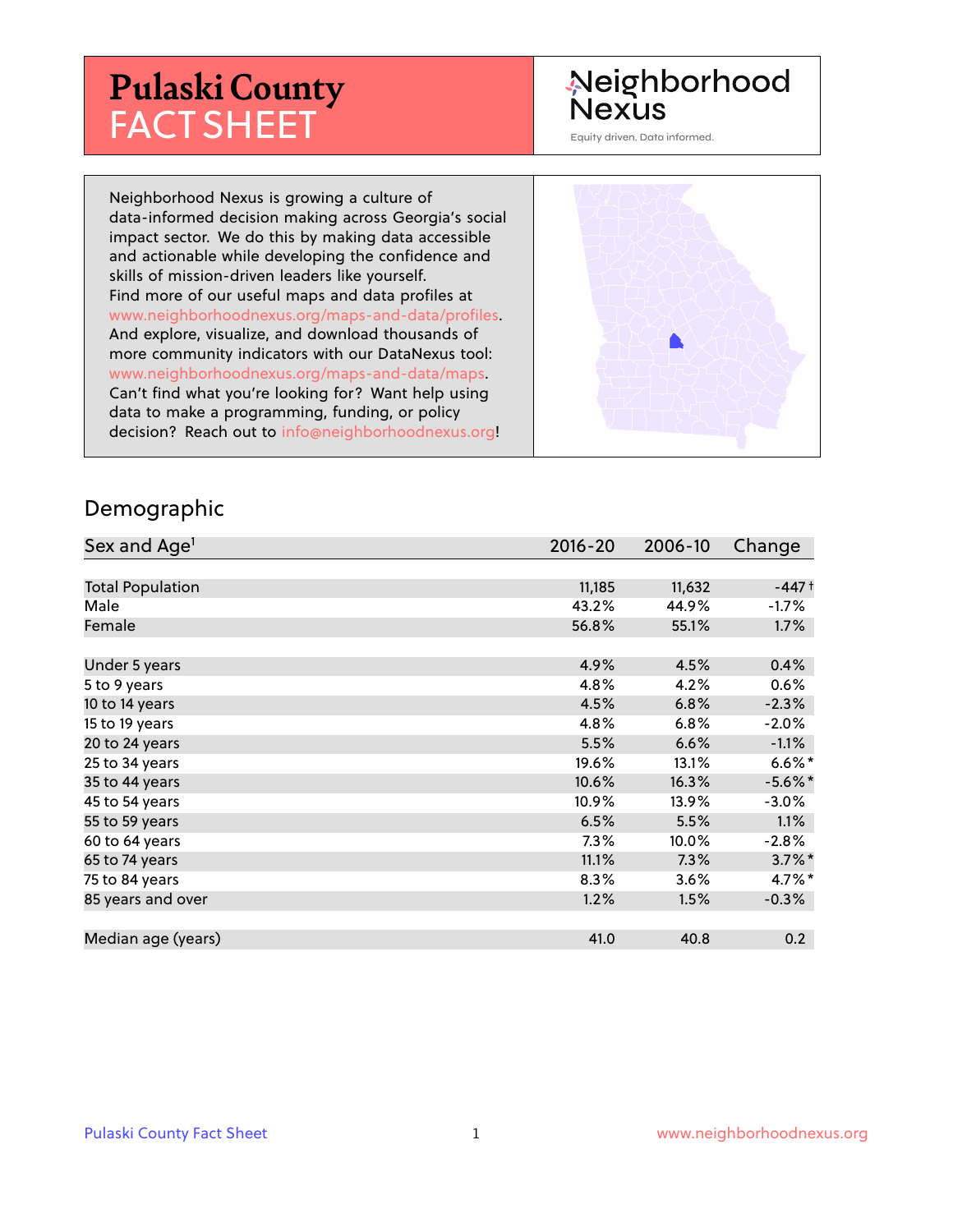# Demographic, continued...

| Race <sup>2</sup>                                            | $2016 - 20$ | 2006-10 | Change     |
|--------------------------------------------------------------|-------------|---------|------------|
| <b>Total population</b>                                      | 11,185      | 11,632  | $-447+$    |
| One race                                                     | 99.8%       | 99.8%   | 0.0%       |
| White                                                        | 59.9%       | 66.3%   | $-6.4%$    |
| <b>Black or African American</b>                             | 38.7%       | 32.9%   | 5.8%       |
| American Indian and Alaska Native                            | 0.4%        | 0.0%    | 0.4%       |
| Asian                                                        | 0.7%        | 0.0%    | 0.7%       |
| Native Hawaiian and Other Pacific Islander                   | 0.0%        | 0.5%    | $-0.5%$    |
| Some other race                                              | 0.2%        | 0.1%    | 0.1%       |
| Two or more races                                            | 0.2%        | 0.2%    | $-0.0%$    |
| Race alone or in combination with other race(s) <sup>3</sup> | $2016 - 20$ | 2006-10 | Change     |
| Total population                                             | 11,185      | 11,632  | $-447+$    |
| White                                                        | 60.0%       | 66.3%   | $-6.3%$    |
| <b>Black or African American</b>                             | 38.8%       | 32.9%   | 5.9%       |
| American Indian and Alaska Native                            | 0.4%        | 0.0%    | 0.4%       |
| Asian                                                        | 0.7%        | 0.0%    | 0.7%       |
| Native Hawaiian and Other Pacific Islander                   | 0.0%        | 0.7%    | $-0.7%$    |
| Some other race                                              | 0.3%        | 0.3%    | $-0.0%$    |
| Hispanic or Latino and Race <sup>4</sup>                     | $2016 - 20$ | 2006-10 | Change     |
| <b>Total population</b>                                      | 11,185      | 11,632  | $-447+$    |
| Hispanic or Latino (of any race)                             | 2.9%        | 1.3%    | 1.5%       |
| Not Hispanic or Latino                                       | 97.1%       | 98.7%   | $-1.5%$    |
| White alone                                                  | 57.7%       | 66.0%   | $-8.3\%$ * |
| Black or African American alone                              | 38.1%       | 32.7%   | 5.5%       |
| American Indian and Alaska Native alone                      | 0.4%        | 0.0%    | 0.4%       |
| Asian alone                                                  | 0.7%        | 0.0%    | 0.7%       |
| Native Hawaiian and Other Pacific Islander alone             | 0.0%        | 0.0%    | 0.0%       |
| Some other race alone                                        | 0.0%        | 0.0%    | 0.0%       |
| Two or more races                                            | 0.2%        | 0.0%    | 0.2%       |
| U.S. Citizenship Status <sup>5</sup>                         | $2016 - 20$ | 2006-10 | Change     |
| Foreign-born population                                      | 232         | 92      | $140*$     |
| Naturalized U.S. citizen                                     | 67.2%       | 55.4%   | 11.8%      |
| Not a U.S. citizen                                           | 32.8%       | 44.6%   | $-11.8%$   |
| Citizen, Voting Age Population <sup>6</sup>                  | $2016 - 20$ | 2006-10 | Change     |
| Citizen, 18 and over population                              | 9,141       | 9,240   | $-99$      |
| Male                                                         | 40.4%       | 41.4%   | $-1.1%$    |
| Female                                                       | 59.6%       | 58.6%   | 1.1%       |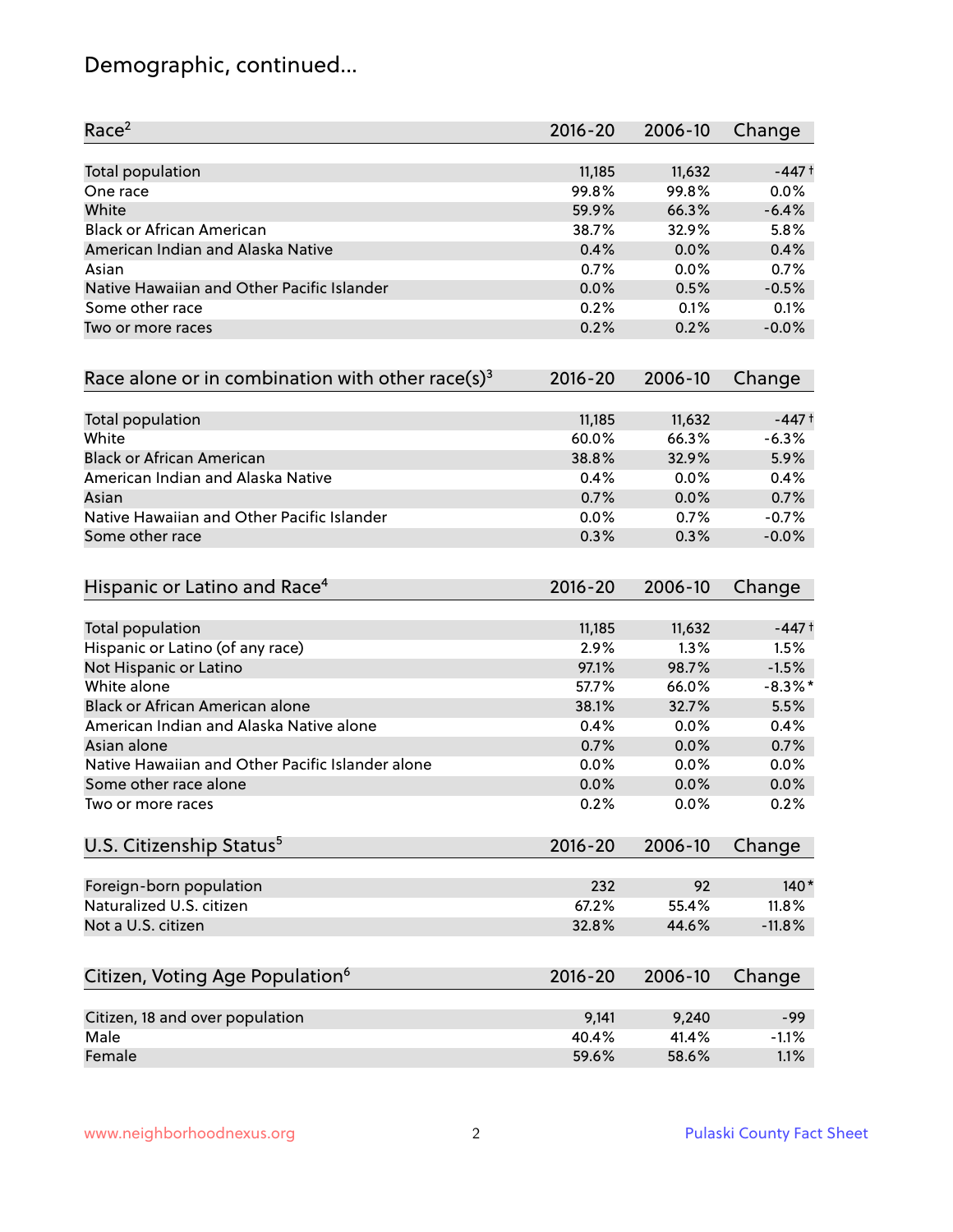#### Economic

| Income <sup>7</sup>                                 | $2016 - 20$ | 2006-10 | Change     |
|-----------------------------------------------------|-------------|---------|------------|
|                                                     |             |         |            |
| All households                                      | 3,803       | 4,188   | $-385$     |
| Less than \$10,000                                  | 6.4%        | 8.8%    | $-2.4%$    |
| \$10,000 to \$14,999                                | 11.6%       | 10.8%   | 0.9%       |
| \$15,000 to \$24,999                                | 10.8%       | 14.5%   | $-3.7%$    |
| \$25,000 to \$34,999                                | 13.0%       | 14.7%   | $-1.7%$    |
| \$35,000 to \$49,999                                | 14.4%       | 16.5%   | $-2.1%$    |
| \$50,000 to \$74,999                                | 12.6%       | 16.5%   | $-3.9%$    |
| \$75,000 to \$99,999                                | 10.7%       | 10.6%   | 0.2%       |
| \$100,000 to \$149,999                              | 13.9%       | 6.0%    | $7.9\%$ *  |
| \$150,000 to \$199,999                              | 6.2%        | 1.3%    | 4.9%*      |
| \$200,000 or more                                   | 0.3%        | 0.3%    | $-0.0%$    |
| Median household income (dollars)                   | 42,213      | 36,262  | 5,951      |
| Mean household income (dollars)                     | 58,621      | 44,203  | 14,418 *   |
| With earnings                                       | 67.2%       | 71.5%   | $-4.3\%$ * |
| Mean earnings (dollars)                             | 58,985      | 42,946  | 16,039*    |
| <b>With Social Security</b>                         | 50.7%       | 33.0%   | 17.7%*     |
| Mean Social Security income (dollars)               | 17,983      | 13,504  | 4,479*     |
| With retirement income                              | 28.2%       | 18.7%   | $9.5%$ *   |
| Mean retirement income (dollars)                    | 21,941      | 25,772  | $-3,832$   |
| With Supplemental Security Income                   | 7.9%        | 7.2%    | 0.8%       |
| Mean Supplemental Security Income (dollars)         | 7,427       | 15,430  | $-8,003$   |
| With cash public assistance income                  | 2.7%        | 0.2%    | $2.5%$ *   |
| Mean cash public assistance income (dollars)        | 2,188       | 270     | $1,918*$   |
| With Food Stamp/SNAP benefits in the past 12 months | 19.5%       | 13.7%   | 5.8%       |
|                                                     |             |         |            |
| Families                                            | 2,448       | 2,788   | $-340*$    |
| Less than \$10,000                                  | $5.8\%$     | 1.4%    | 4.5%*      |
| \$10,000 to \$14,999                                | 7.3%        | 5.2%    | 2.1%       |
| \$15,000 to \$24,999                                | 8.5%        | 13.1%   | $-4.6%$    |
| \$25,000 to \$34,999                                | 7.7%        | 13.8%   | $-6.2%$    |
| \$35,000 to \$49,999                                | 10.7%       | 20.2%   | $-9.5%$    |
| \$50,000 to \$74,999                                | 20.3%       | 24.6%   | $-4.4%$    |
| \$75,000 to \$99,999                                | 8.9%        | 10.9%   | $-2.0%$    |
| \$100,000 to \$149,999                              | 22.9%       | 9.0%    | 13.9%*     |
| \$150,000 to \$199,999                              | 7.5%        | 1.3%    | $6.2\%$ *  |
| \$200,000 or more                                   | 0.4%        | 0.5%    | $-0.0%$    |
| Median family income (dollars)                      | 63,529      | 46,850  | 16,679*    |
| Mean family income (dollars)                        | 71,812      | 53,594  | 18,218 *   |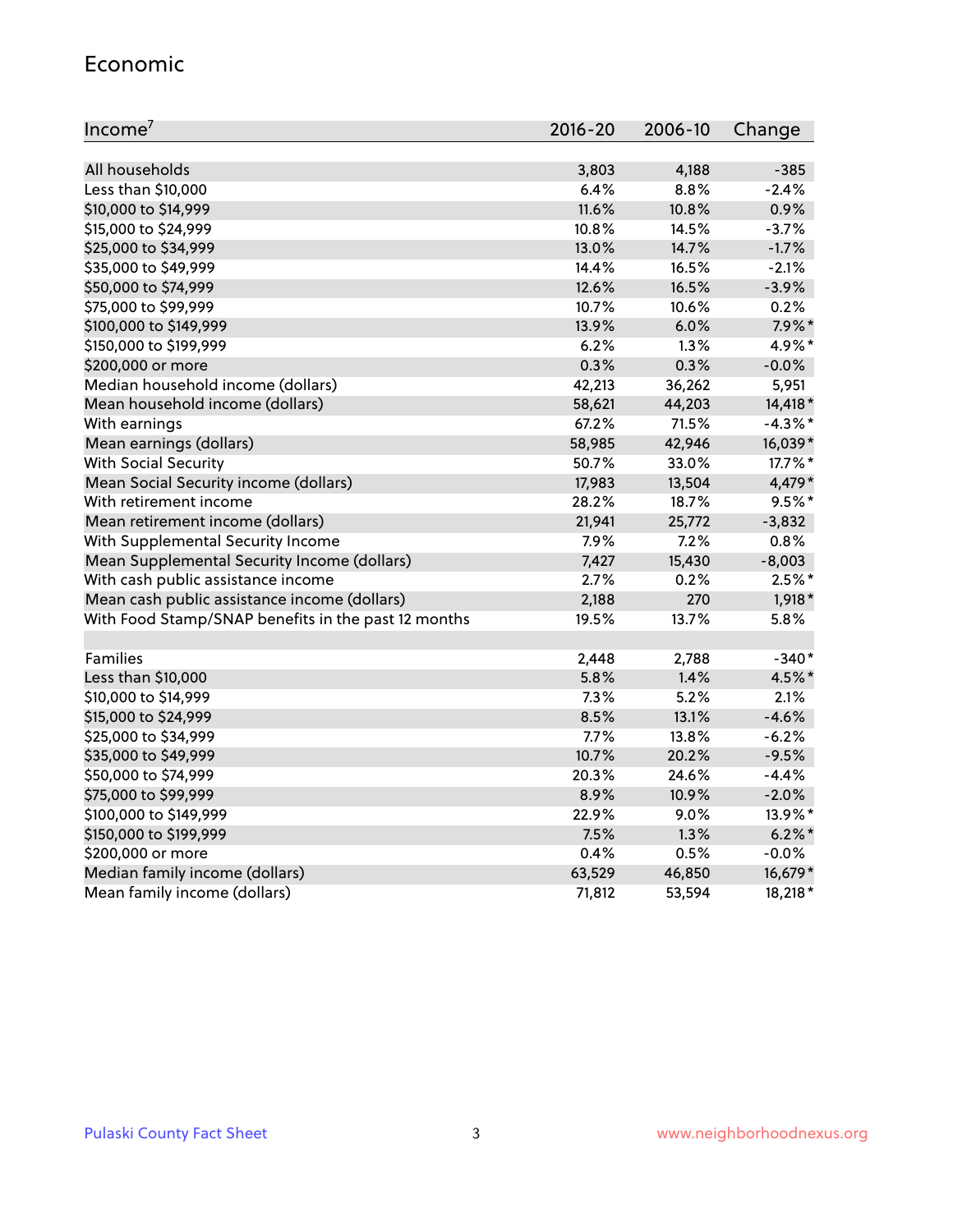### Economic, continued...

| Income, continued <sup>8</sup>                                        | $2016 - 20$ | 2006-10 | Change             |
|-----------------------------------------------------------------------|-------------|---------|--------------------|
|                                                                       |             |         |                    |
| Nonfamily households                                                  | 1,355       | 1,400   | $-45$              |
| Median nonfamily income (dollars)                                     | 26,074      | 16,043  | 10,031*            |
| Mean nonfamily income (dollars)                                       | 30,391      | 22,887  | 7,503              |
| Median earnings for workers (dollars)                                 | 24,889      | 21,530  | $3,359*$           |
| Median earnings for male full-time, year-round workers                | 43,819      | 34,154  | 9,665*             |
| (dollars)                                                             |             |         |                    |
| Median earnings for female full-time, year-round workers<br>(dollars) | 41,907      | 21,073  | 20,834*            |
| Per capita income (dollars)                                           | 20,693      | 16,621  | 4,072*             |
|                                                                       |             |         |                    |
| Families and People Below Poverty Level <sup>9</sup>                  | $2016 - 20$ | 2006-10 | Change             |
| <b>All families</b>                                                   |             |         |                    |
|                                                                       | 18.0%       | 8.5%    | $9.5%$ *           |
| With related children under 18 years                                  | 28.6%       | 10.0%   | 18.6%*             |
| With related children under 5 years only                              | 22.3%       | 15.3%   | 7.0%               |
| Married couple families                                               | 6.3%        | 3.1%    | 3.2%               |
| With related children under 18 years                                  | 2.4%        | 6.4%    | $-3.9%$            |
| With related children under 5 years only                              | 10.1%       | 0.0%    | 10.1%              |
| Families with female householder, no husband present                  | 41.6%       | 22.6%   | 19.0%              |
| With related children under 18 years                                  | 52.7%       | 13.5%   | 39.2%*             |
| With related children under 5 years only                              | 34.9%       | 100.0%  | $-65.1%$           |
| All people                                                            | 20.4%       | 11.6%   | $8.8\%$ *          |
| Under 18 years                                                        | 34.8%       | 7.6%    | 27.2%*             |
| Related children under 18 years                                       | 33.2%       | 7.6%    | 25.6%*             |
| Related children under 5 years                                        | 36.3%       | 13.3%   | 23.0%              |
| Related children 5 to 17 years                                        | 32.0%       | 6.0%    | 26.0%*             |
| 18 years and over                                                     | 16.8%       | 12.8%   | 3.9%               |
| 18 to 64 years                                                        | 19.1%       | 13.3%   | $5.8\%$ *          |
| 65 years and over                                                     | 10.9%       | 10.6%   | 0.3%               |
| People in families                                                    | 17.5%       | 7.9%    | $9.6\%$ *          |
| Unrelated individuals 15 years and over                               | 32.0%       | 30.0%   | 2.0%               |
|                                                                       |             |         |                    |
| Non-Hispanic white people                                             | 9.7%        | 6.9%    | 2.8%               |
| Black or African-American people                                      | 38.7%       | 22.3%   | 16.4%*             |
| Asian people                                                          | 0.0%        | (X)     | $(X)$ <sup>+</sup> |
| Hispanic or Latino people                                             | 16.9%       | 23.7%   | $-6.7%$            |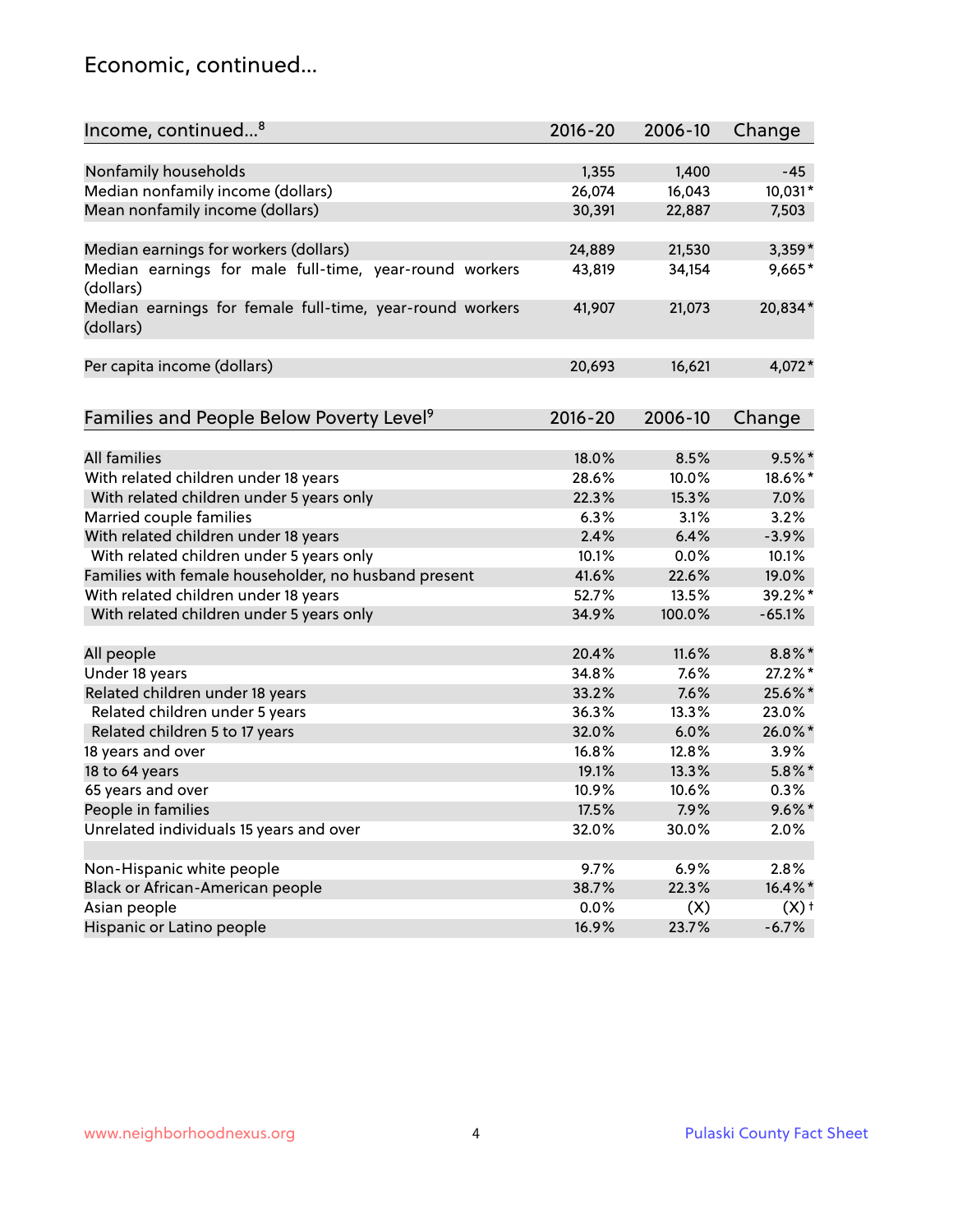# Employment

| Employment Status <sup>10</sup>                                                               | 2010        | 2020    | Change    |
|-----------------------------------------------------------------------------------------------|-------------|---------|-----------|
| In Labor Force                                                                                | 3,976       | 4,530   | 4,530     |
| <b>Unemployment Rate</b>                                                                      | 4.5%        | 9.2%    | $-4.7%$   |
| Industry <sup>11</sup>                                                                        | $2016 - 20$ | 2006-10 | Change    |
|                                                                                               |             |         |           |
| Civilian employed population 16 years and over                                                | 4,030       | 4,514   | $-484$    |
| Agriculture, forestry, fishing and hunting, and mining                                        | 1.0%        | 5.7%    | $-4.7%$ * |
| Construction                                                                                  | 6.1%        | 5.0%    | 1.2%      |
| Manufacturing                                                                                 | 17.3%       | 20.1%   | $-2.8%$   |
| Wholesale trade                                                                               | 0.6%        | 4.2%    | $-3.6%$   |
| Retail trade                                                                                  | 16.0%       | 10.0%   | $6.0\%$ * |
| Transportation and warehousing, and utilities                                                 | 6.4%        | 2.0%    | 4.3%      |
| Information                                                                                   | 0.5%        | 0.9%    | $-0.3%$   |
| Finance and insurance, and real estate and rental and leasing                                 | 2.3%        | 2.6%    | $-0.3%$   |
| Professional, scientific, and management, and administrative<br>and waste management services | 3.5%        | 9.2%    | $-5.7%$   |
| Educational services, and health care and social assistance                                   | 27.5%       | 18.1%   | $9.4\%$ * |
| Arts, entertainment, and recreation, and accommodation and<br>food services                   | 6.0%        | 11.9%   | $-5.9%$   |
| Other services, except public administration                                                  | 6.1%        | 2.6%    | 3.5%      |
| <b>Public administration</b>                                                                  | 6.6%        | 7.7%    | $-1.1%$   |
| Occupation <sup>12</sup>                                                                      | $2016 - 20$ | 2006-10 | Change    |
|                                                                                               |             |         |           |
| Civilian employed population 16 years and over                                                | 4,030       | 4,514   | $-484$    |
| Management, business, science, and arts occupations                                           | 29.4%       | 18.4%   | 10.9%*    |
| Service occupations                                                                           | 13.3%       | 23.0%   | $-9.7%$   |
| Sales and office occupations                                                                  | 22.8%       | 23.6%   | $-0.8%$   |
| Natural<br>resources,<br>construction,<br>and<br>maintenance<br>occupations                   | 11.9%       | 15.4%   | $-3.6%$   |
| Production, transportation, and material moving occupations                                   | 22.6%       | 19.6%   | 3.1%      |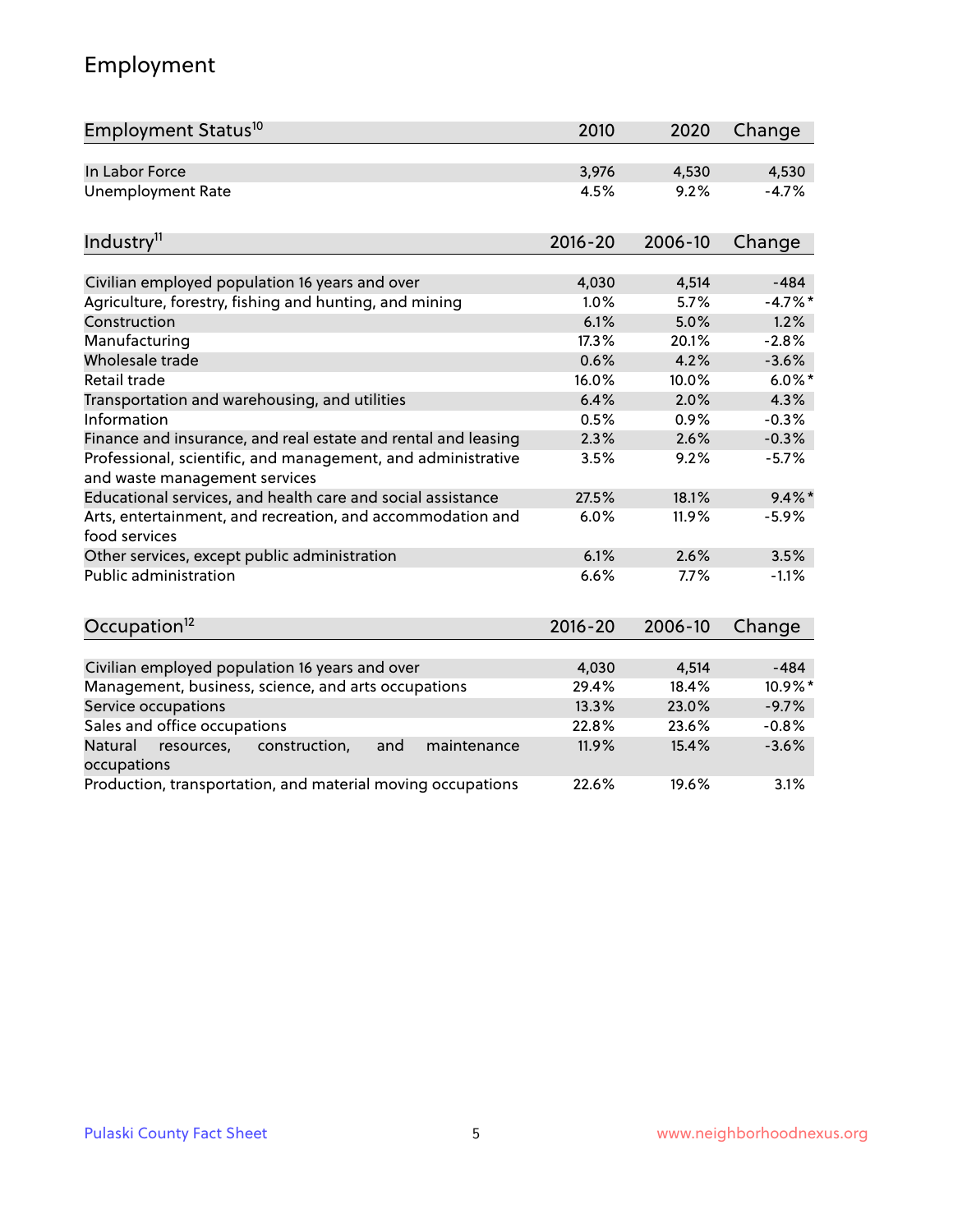# Employment, continued...

| Class of Worker <sup>13</sup>                          | $2016 - 20$    | 2006-10 | Change   |
|--------------------------------------------------------|----------------|---------|----------|
| Civilian employed population 16 years and over         | 4,030          | 4,514   | $-484$   |
| Private wage and salary workers                        | 74.5%          | 77.6%   | $-3.1%$  |
| Government workers                                     | 21.4%          | 17.9%   | 3.5%     |
| Self-employed in own not incorporated business workers | 4.1%           | 4.5%    | $-0.3%$  |
| Unpaid family workers                                  | 0.0%           | 0.0%    | 0.0%     |
|                                                        |                |         |          |
| Job Flows <sup>14</sup>                                | 2019           | 2010    | Change   |
| Total Jobs in county                                   | 2,780          | 2,338   | 442      |
| Held by residents of county                            | 31.8%          | 45.0%   | $-13.2%$ |
| Held by non-residents of county                        | 68.2%          | 55.0%   | 13.2%    |
|                                                        |                |         |          |
| Jobs by Industry Sector <sup>15</sup>                  | 2019           | 2010    | Change   |
| Total Jobs in county                                   | 2,780          | 2,338   | 442      |
| Goods Producing sectors                                | 12.2%          | 9.8%    | 2.3%     |
| Trade, Transportation, and Utilities sectors           | 19.8%          | 19.8%   | $-0.0%$  |
| All Other Services sectors                             | 68.1%          | 70.4%   | $-2.3%$  |
|                                                        |                |         |          |
| Total Jobs in county held by county residents          | 883            | 1,051   | $-168$   |
| <b>Goods Producing sectors</b>                         | 15.2%          | 11.6%   | 3.6%     |
| Trade, Transportation, and Utilities sectors           | 20.3%          | 15.5%   | 4.8%     |
| All Other Services sectors                             | 64.6%          | 72.9%   | $-8.3%$  |
| Jobs by Earnings <sup>16</sup>                         | 2019           | 2010    | Change   |
|                                                        |                |         |          |
| Total Jobs in county                                   | 2,780          | 2,338   | 442      |
| Jobs with earnings \$1250/month or less                | 25.4%          | 29.7%   | $-4.3%$  |
| Jobs with earnings \$1251/month to \$3333/month        | 42.1%          | 45.2%   | $-3.1%$  |
| Jobs with earnings greater than \$3333/month           | 32.6%          | 25.1%   | 7.4%     |
| Total Jobs in county held by county residents          | 883            | 1,051   | $-168$   |
| Jobs with earnings \$1250/month or less                | 29.7%          | 31.4%   | $-1.7%$  |
| Jobs with earnings \$1251/month to \$3333/month        | 41.8%          | 47.3%   | $-5.5\%$ |
| Jobs with earnings greater than \$3333/month           | 28.5%          | 21.3%   | 7.2%     |
|                                                        |                |         |          |
| Jobs by Age of Worker <sup>17</sup>                    | 2019           | 2010    | Change   |
|                                                        |                |         | 442      |
| Total Jobs in county                                   | 2,780          | 2,338   |          |
| Jobs with workers age 29 or younger                    | 23.8%<br>52.2% | 21.3%   | 2.5%     |
| Jobs with workers age 30 to 54                         |                | 58.2%   | $-6.0%$  |
| Jobs with workers age 55 or older                      | 24.0%          | 20.4%   | 3.5%     |
| Total Jobs in county held by county residents          | 883            | 1,051   | $-168$   |
| Jobs with workers age 29 or younger                    | 22.4%          | 17.7%   | 4.7%     |
| Jobs with workers age 30 to 54                         | 46.8%          | 57.4%   | $-10.6%$ |
| Jobs with workers age 55 or older                      | 30.8%          | 24.9%   | 5.9%     |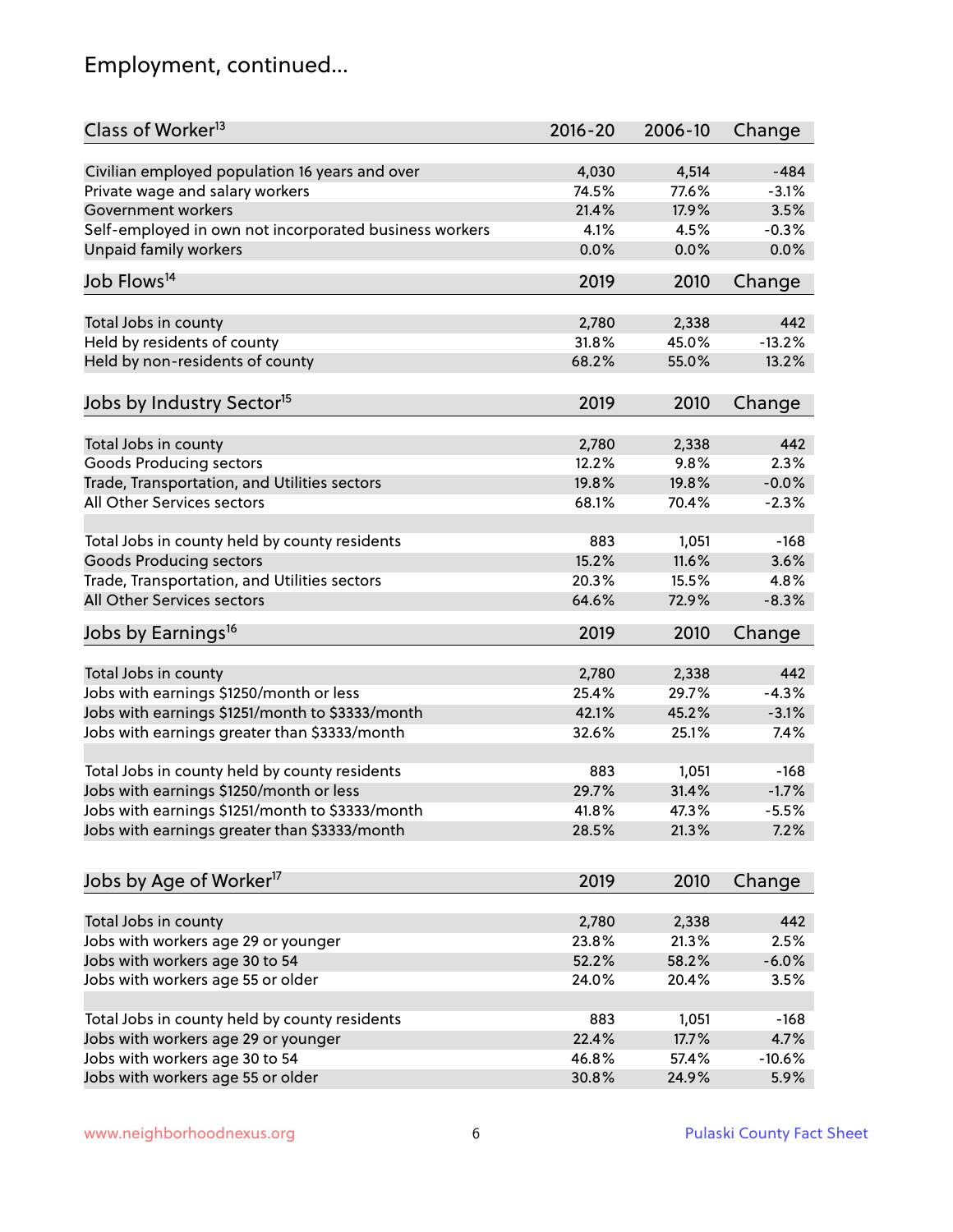#### Education

| Early Learning <sup>18</sup>                        |             |         | 2022        |
|-----------------------------------------------------|-------------|---------|-------------|
| Licensed Capacity of Early Learning Centers         |             |         | 320         |
| Licenced capacity per 1,000 children ages 0-4       |             |         | 663.9       |
| School Enrollment <sup>19</sup>                     | 2022        | 2010    | Change      |
|                                                     |             |         |             |
| <b>Enrolled in Public School</b>                    | 1,234       | 1,565   | $-331$      |
| White                                               | 47.2%       | 51.9%   | $-4.7%$     |
| <b>Black or African-American</b>                    | 38.3%       | 38.5%   | $-0.1%$     |
| Asian                                               | 1.4%        | 0.0%    | 1.4%        |
| <b>Native American</b>                              | 0.6%        | 0.0%    | 0.6%        |
| Pacific Islander                                    | 0.0%        | 0.0%    | 0.0%        |
| <b>Biracial or Multi-Racial</b>                     | 4.9%        | 2.9%    | 2.0%        |
| Hispanic or Latino                                  | 7.6%        | 5.2%    | 2.4%        |
| Georgia Milestones: 3rd Grade Reading <sup>20</sup> |             |         | 2019        |
|                                                     |             |         |             |
| Number of Students Tested                           |             |         | 93          |
| Proficient or Distinguished                         |             |         | 36.6%       |
| Georgia Milestones: 8th Grade Math <sup>21</sup>    |             |         | 2019        |
| <b>Number of Students Tested</b>                    |             |         | 74          |
| Proficient or Distinguished                         |             |         | 40.5%       |
| Graduation Rates <sup>22</sup>                      | 2021        | 2012    | Change      |
| Cohort                                              | 90          | 123     | $-33$       |
| <b>High School Graduation Rate</b>                  | 94.4%       | 69.1%   | 25.3%       |
|                                                     |             |         |             |
| Educational Attainment <sup>23</sup>                | $2016 - 20$ | 2006-10 | Change      |
| Population 25 years and over                        | 8,443       | 8,272   | 171         |
| Less than 9th grade                                 | 9.7%        | 4.3%    | $5.4\%*$    |
| 9th to 12th grade, no diploma                       | 10.8%       | 18.5%   | $-7.7\%$ *  |
| High school graduate (includes equivalency)         | 35.6%       | 46.1%   | $-10.5\%$ * |
| Some college, no degree                             | 24.7%       | 18.3%   | $6.4\% *$   |
| Associate's degree                                  | 6.1%        | 7.2%    | $-1.1%$     |
| Bachelor's degree                                   | 7.6%        | 3.7%    |             |
|                                                     |             |         | $3.9\%$ *   |
| Graduate or professional degree                     | 5.5%        | 1.9%    | $3.6\%$ *   |
| Percent high school graduate or higher              | 79.5%       | 77.2%   | 2.3%        |
| Percent bachelor's degree or higher                 | 13.1%       | 5.6%    | $7.5\%$ *   |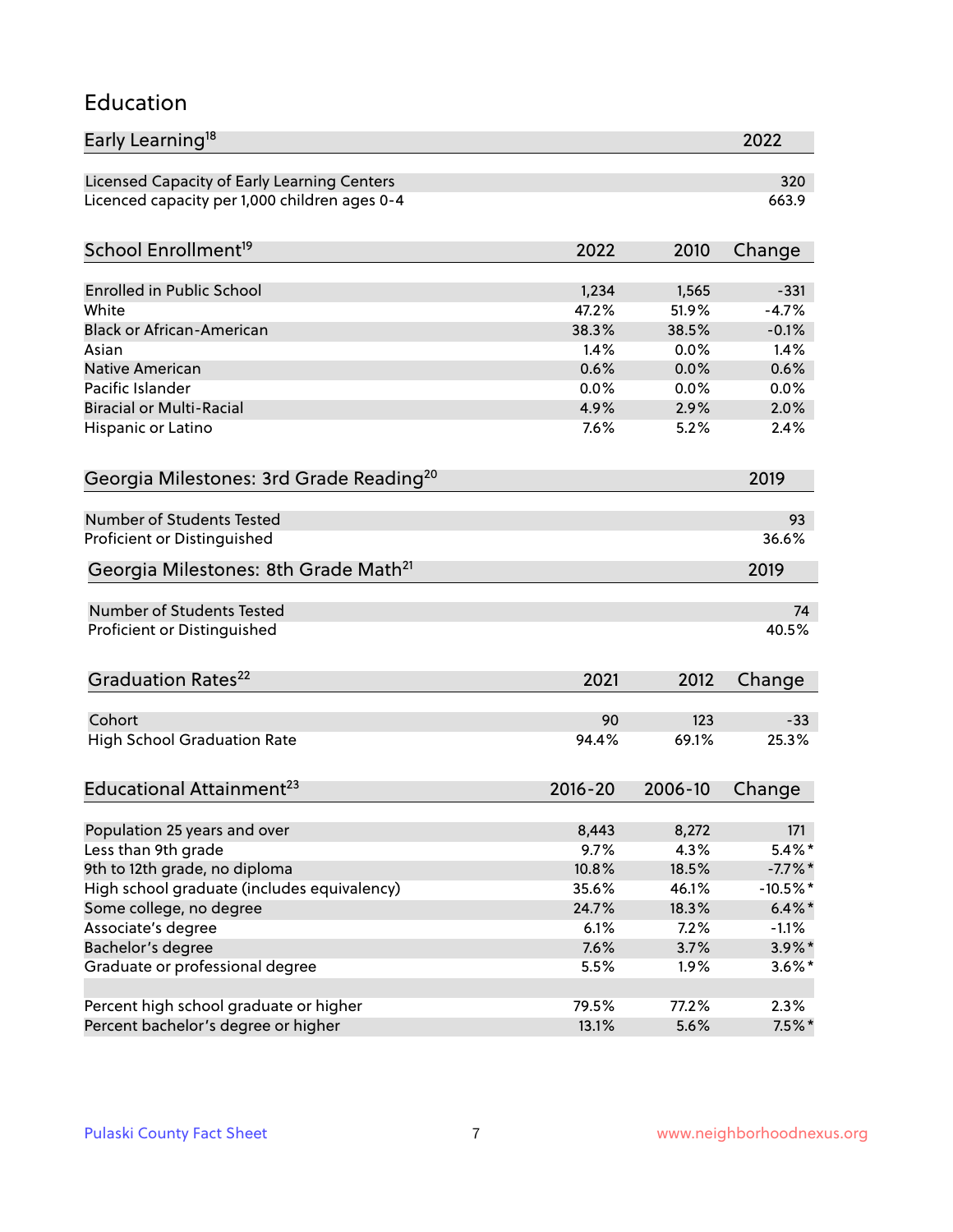### Housing

| Households by Type <sup>24</sup>                     | $2016 - 20$ | 2006-10 | Change    |
|------------------------------------------------------|-------------|---------|-----------|
|                                                      |             |         |           |
| <b>Total households</b>                              | 3,803       | 4,188   | $-385$    |
| Family households (families)                         | 64.4%       | 66.6%   | $-2.2%$   |
| With own children under 18 years                     | 24.9%       | 27.4%   | $-2.5%$   |
| Married-couple family                                | 39.8%       | 44.1%   | $-4.4%$   |
| With own children of the householder under 18 years  | 8.9%        | 13.1%   | $-4.1%$   |
| Male householder, no wife present, family            | 4.5%        | 10.4%   | $-5.9%$   |
| With own children of the householder under 18 years  | 3.3%        | 7.8%    | $-4.5%$   |
| Female householder, no husband present, family       | 20.1%       | 12.0%   | $8.1\%$ * |
| With own children of the householder under 18 years  | 12.7%       | 6.5%    | $6.2\%$ * |
| Nonfamily households                                 | 35.6%       | 33.4%   | 2.2%      |
| Householder living alone                             | 32.6%       | 31.0%   | 1.6%      |
| 65 years and over                                    | 14.1%       | 10.6%   | 3.5%      |
|                                                      |             |         |           |
| Households with one or more people under 18 years    | 30.9%       | 32.0%   | $-1.1%$   |
| Households with one or more people 65 years and over | 42.5%       | 25.6%   | 16.9%*    |
|                                                      |             |         |           |
| Average household size                               | 2.53        | 2.47    | 0.06      |
| Average family size                                  | 3.13        | 3.07    | 0.06      |
|                                                      |             |         |           |
| Housing Occupancy <sup>25</sup>                      | $2016 - 20$ | 2006-10 | Change    |
|                                                      |             |         |           |
| Total housing units                                  | 4,730       | 5,069   | $-339$    |
| Occupied housing units                               | 80.4%       | 82.6%   | $-2.2%$   |
| Vacant housing units                                 | 19.6%       | 17.4%   | 2.2%      |
|                                                      |             |         |           |
| Homeowner vacancy rate                               | 0.7         | 2.5     | $-1.7$    |
| Rental vacancy rate                                  | 7.7         | 4.8     | 2.8       |
|                                                      |             |         |           |
| Units in Structure <sup>26</sup>                     |             | 2006-10 |           |
|                                                      | $2016 - 20$ |         | Change    |
| Total housing units                                  | 4,730       | 5,069   | $-339$    |
| 1-unit, detached                                     | 63.0%       | 62.4%   | 0.5%      |
| 1-unit, attached                                     | 1.4%        | 0.0%    | 1.4%      |
| 2 units                                              | 6.5%        | 2.5%    | 3.9%*     |
| 3 or 4 units                                         | 1.2%        | 2.7%    | $-1.5%$   |
|                                                      | 1.4%        |         |           |
| 5 to 9 units                                         |             | 2.0%    | $-0.6%$   |
| 10 to 19 units                                       | 1.6%        | 0.0%    | 1.6%      |
| 20 or more units                                     | 2.6%        | 0.5%    | 2.1%      |
| Mobile home                                          | 22.3%       | 29.8%   | $-7.5%$ * |
| Boat, RV, van, etc.                                  | 0.0%        | 0.0%    | $0.0\%$   |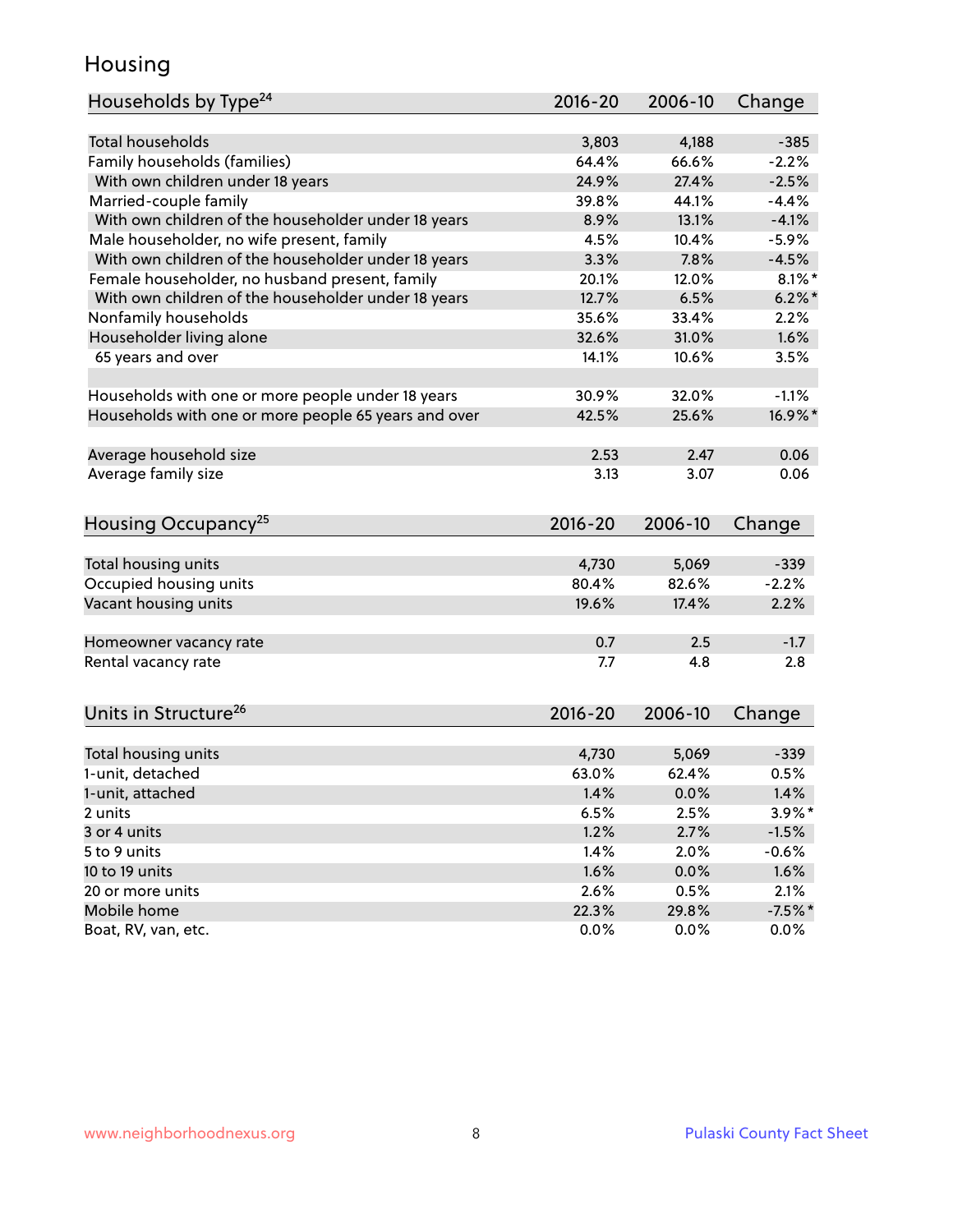# Housing, Continued...

| Year Structure Built <sup>27</sup>             | 2016-20         | 2006-10      | Change          |
|------------------------------------------------|-----------------|--------------|-----------------|
| Total housing units                            | 4,730           | 5,069        | $-339$          |
| Built 2014 or later                            | 3.6%            | (X)          | (X)             |
| Built 2010 to 2013                             | 1.1%            | (X)          | (X)             |
| Built 2000 to 2009                             | 13.6%           | 4.2%         | $9.4\%$ *       |
| Built 1990 to 1999                             | 14.9%           | 25.1%        | $-10.2\%$ *     |
| Built 1980 to 1989                             | 17.0%           | 9.1%         | $7.9\%$ *       |
| Built 1970 to 1979                             | 14.2%           | 21.4%        | $-7.1\%$ *      |
| Built 1960 to 1969                             | 18.5%           | 16.0%        | 2.5%            |
| Built 1950 to 1959                             | 9.4%            | 12.2%        | $-2.8%$         |
| Built 1940 to 1949                             | 2.7%            | 5.6%         | $-2.9%$         |
| Built 1939 or earlier                          | 4.8%            | 6.4%         | $-1.5%$         |
|                                                |                 |              |                 |
| Housing Tenure <sup>28</sup>                   | $2016 - 20$     | 2006-10      | Change          |
|                                                | 3,803           | 4,188        | $-385$          |
| Occupied housing units                         | 64.2%           | 72.3%        | $-8.0%$         |
| Owner-occupied<br>Renter-occupied              | 35.8%           | 27.7%        | 8.0%            |
|                                                |                 |              |                 |
| Average household size of owner-occupied unit  | 2.53            | 2.57         | $-0.04$         |
| Average household size of renter-occupied unit | 2.53            | 2.19         | 0.33            |
| Residence 1 Year Ago <sup>29</sup>             | 2016-20         | 2006-10      | Change          |
|                                                |                 |              |                 |
| Population 1 year and over                     | 11,125          | 11,544       | $-419*$         |
| Same house                                     | 88.2%           | 87.0%        | 1.3%            |
| Different house in the U.S.                    | 11.8%           | 13.0%        | $-1.2%$         |
| Same county                                    | 4.6%            | 7.3%         | $-2.6%$         |
| Different county                               | 7.1%            | 5.7%         | 1.4%            |
| Same state                                     | 6.2%            | 5.0%         | 1.2%            |
| Different state                                | 0.9%            | 0.7%         | 0.2%            |
| Abroad                                         | 0.0%            | 0.1%         | $-0.1%$         |
| Value of Housing Unit <sup>30</sup>            | 2016-20         | 2006-10      | Change          |
| Owner-occupied units                           | 2,442           | 3,026        | $-584*$         |
| Less than \$50,000                             | 9.5%            | 28.8%        | $-19.2\%$ *     |
| \$50,000 to \$99,999                           | 36.3%           | 30.5%        | 5.8%            |
| \$100,000 to \$149,999                         | 22.6%           | 20.3%        | 2.3%            |
| \$150,000 to \$199,999                         | 16.5%           | 9.6%         | $6.9\%$ *       |
| \$200,000 to \$299,999                         | 7.0%            |              |                 |
|                                                | 7.7%            | 5.8%<br>4.8% | 1.2%<br>2.9%    |
| \$300,000 to \$499,999                         |                 |              |                 |
| \$500,000 to \$999,999                         | 0.2%            | 0.2%<br>0.0% | $-0.0%$<br>0.2% |
| \$1,000,000 or more<br>Median (dollars)        | 0.2%<br>109,500 | 79,000       | 30,500*         |
|                                                |                 |              |                 |
| Mortgage Status <sup>31</sup>                  | $2016 - 20$     | 2006-10      | Change          |
| Owner-occupied units                           | 2,442           | 3,026        | $-584*$         |
| Housing units with a mortgage                  | 38.3%           | 44.0%        | $-5.7%$         |
| Housing units without a mortgage               | 61.7%           | 56.0%        | 5.7%            |
|                                                |                 |              |                 |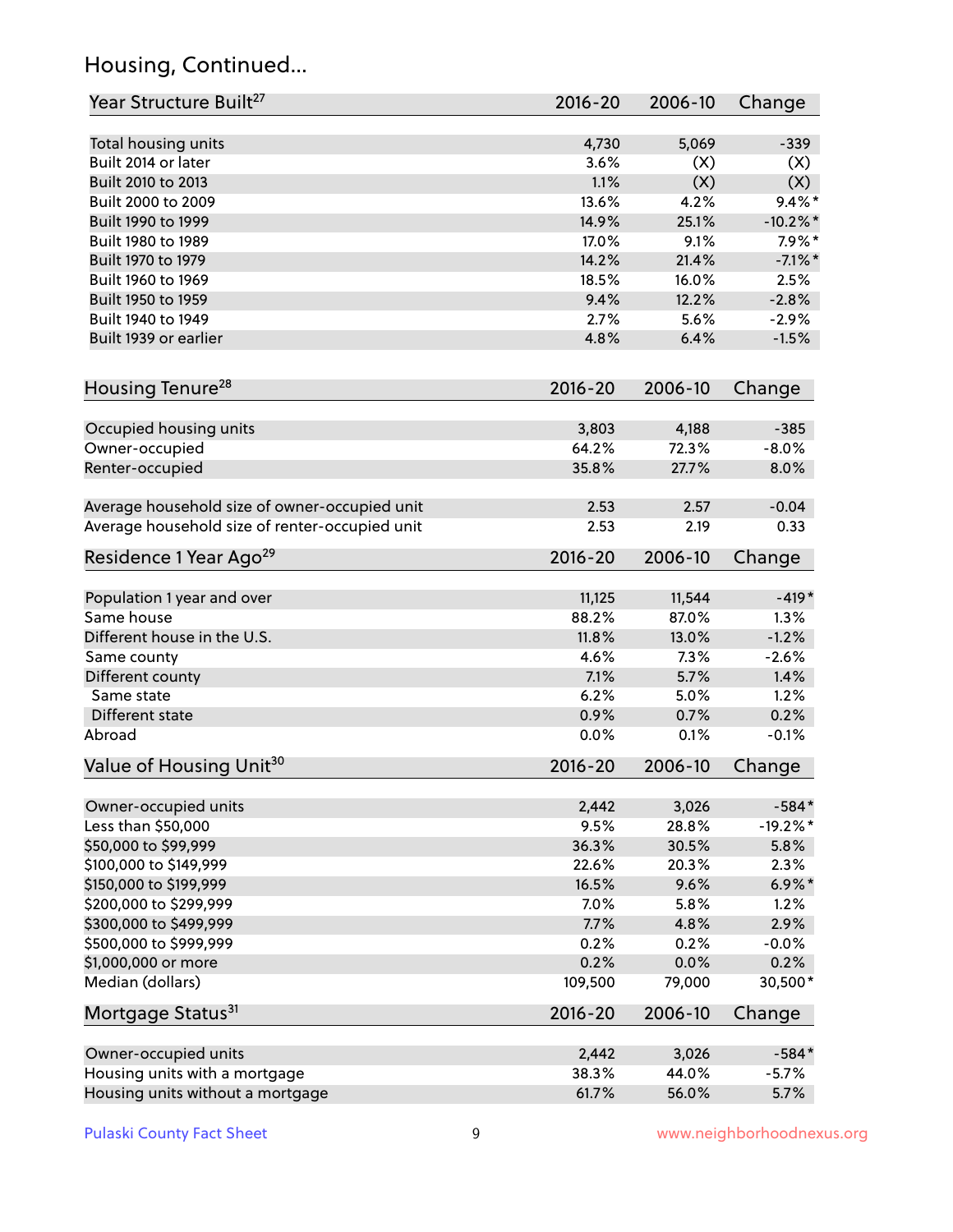# Housing, Continued...

| Selected Monthly Owner Costs <sup>32</sup>                                            | 2016-20     | 2006-10 | Change      |
|---------------------------------------------------------------------------------------|-------------|---------|-------------|
| Housing units with a mortgage                                                         | 936         | 1,331   | $-395*$     |
| Less than \$300                                                                       | 0.0%        | 0.5%    | $-0.5%$     |
| \$300 to \$499                                                                        | 3.6%        | 1.2%    | 2.4%        |
| \$500 to \$999                                                                        | 46.6%       | 48.8%   | $-2.3%$     |
| \$1,000 to \$1,499                                                                    | 28.7%       | 25.8%   | 3.0%        |
| \$1,500 to \$1,999                                                                    | 12.5%       | 18.2%   | $-5.7%$     |
| \$2,000 to \$2,999                                                                    | 6.7%        | 1.3%    | 5.5%        |
| \$3,000 or more                                                                       | 1.8%        | 4.3%    | $-2.5%$     |
| Median (dollars)                                                                      | 999         | 991     | 8           |
| Housing units without a mortgage                                                      | 1,506       | 1,695   | $-189$      |
| Less than \$150                                                                       | 1.6%        | 9.5%    | $-7.9%$     |
| \$150 to \$249                                                                        | 12.0%       | 38.7%   | $-26.7\%$ * |
| \$250 to \$349                                                                        | 29.7%       | 24.5%   | 5.2%        |
| \$350 to \$499                                                                        | 34.8%       | 19.6%   | 15.1%*      |
| \$500 to \$699                                                                        | 15.7%       | 3.5%    | 12.2%*      |
| \$700 or more                                                                         | 6.1%        | 4.1%    | 2.0%        |
| Median (dollars)                                                                      | 374         | 258     | $116*$      |
| Selected Monthly Owner Costs as a Percentage of<br>Household Income <sup>33</sup>     | $2016 - 20$ | 2006-10 | Change      |
| Housing units with a mortgage (excluding units where<br>SMOCAPI cannot be computed)   | 936         | 1,331   | $-395$      |
| Less than 20.0 percent                                                                | 53.2%       | 33.2%   | 20.0%*      |
| 20.0 to 24.9 percent                                                                  | 10.0%       | 25.2%   | $-15.1\%$ * |
| 25.0 to 29.9 percent                                                                  | 13.0%       | 11.3%   | 1.8%        |
| 30.0 to 34.9 percent                                                                  | 4.8%        | 8.0%    | $-3.2%$     |
| 35.0 percent or more                                                                  | 18.9%       | 22.3%   | $-3.4%$     |
| Not computed                                                                          | $\pmb{0}$   | 0       | 0           |
| Housing unit without a mortgage (excluding units where<br>SMOCAPI cannot be computed) | 1,486       | 1,617   | $-131$      |
| Less than 10.0 percent                                                                | 55.2%       | 49.8%   | 5.4%        |
| 10.0 to 14.9 percent                                                                  | 18.9%       | 23.3%   | $-4.3%$     |
| 15.0 to 19.9 percent                                                                  | 9.1%        | 4.6%    | 4.5%        |
| 20.0 to 24.9 percent                                                                  | 4.8%        | 1.6%    | $3.2\%$ *   |
| 25.0 to 29.9 percent                                                                  | 3.7%        | 11.6%   | $-7.9\%$    |
| 30.0 to 34.9 percent                                                                  | 0.3%        | 2.4%    | $-2.1%$     |
| 35.0 percent or more                                                                  | 8.1%        | 6.8%    | 1.3%        |
| Not computed                                                                          | 20          | 78      | $-58$       |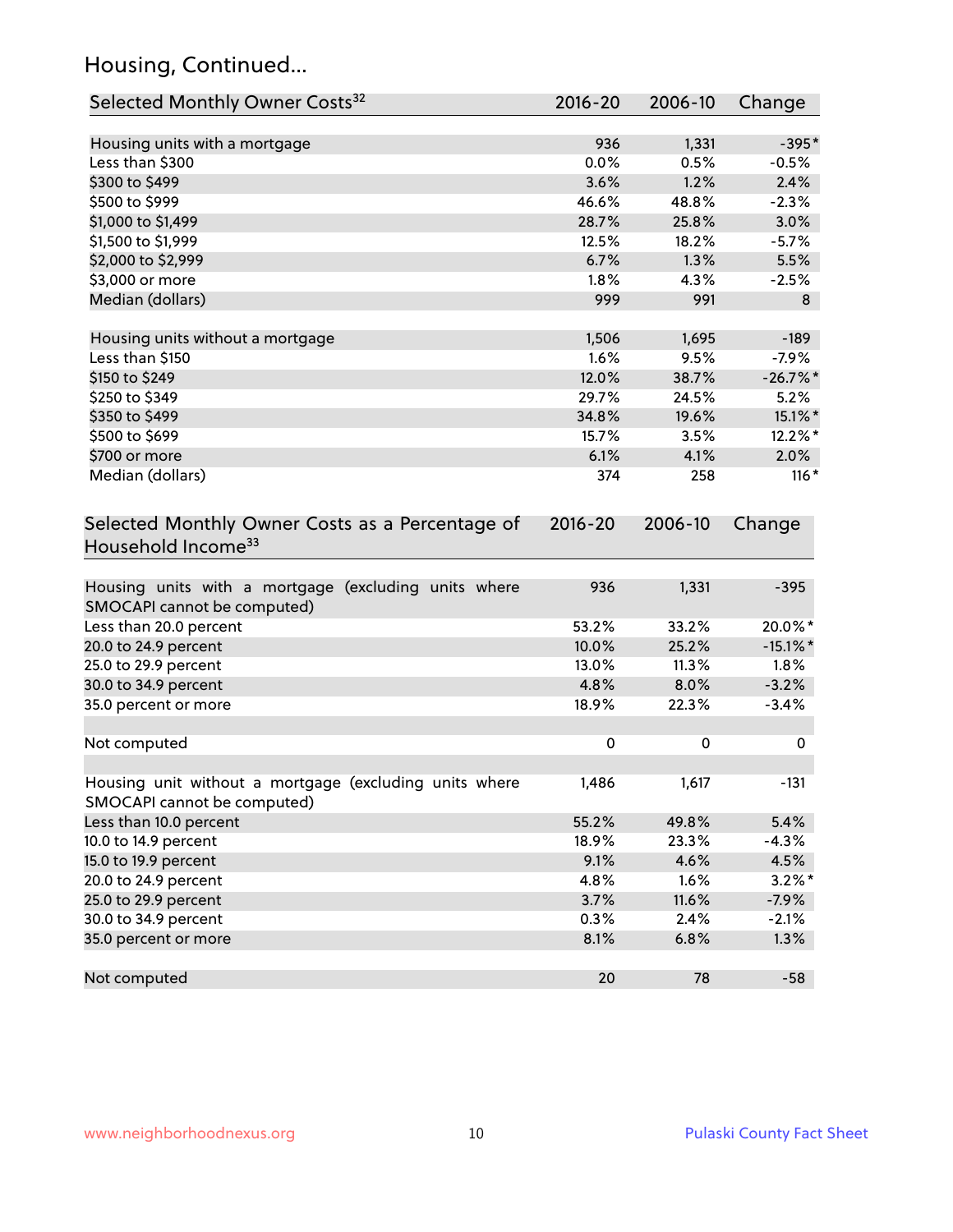# Housing, Continued...

| Gross Rent <sup>34</sup>                                     | 2016-20     | 2006-10 | Change        |
|--------------------------------------------------------------|-------------|---------|---------------|
|                                                              |             |         |               |
| Occupied units paying rent                                   | 1,280       | 1,058   | 222           |
| Less than \$200                                              | $0.9\%$     | 10.4%   | $-9.5%$       |
| \$200 to \$499                                               | 12.6%       | 48.2%   | $-35.6\%$ *   |
| \$500 to \$749                                               | 43.0%       | 36.9%   | 6.2%          |
| \$750 to \$999                                               | 31.8%       | 4.5%    | 27.3%*        |
| \$1,000 to \$1,499                                           | 8.1%        | $0.0\%$ | 8.1%          |
| \$1,500 to \$1,999                                           | 3.6%        | 0.0%    | 3.6%          |
| \$2,000 or more                                              | $0.0\%$     | $0.0\%$ | $0.0\%$       |
| Median (dollars)                                             | 732         | 476     | $256*$        |
| No rent paid                                                 | 81          | 104     | $-23$         |
|                                                              |             |         |               |
| Gross Rent as a Percentage of Household Income <sup>35</sup> | $2016 - 20$ | 2006-10 | Change        |
| Occupied units noving neat (evaluation units uppens ODAD)    | 1.200       | 1.011   | $\sim$ $\sim$ |

| Occupied units paying rent (excluding units where GRAPI | 1,280 | 1.014    | 266       |
|---------------------------------------------------------|-------|----------|-----------|
| cannot be computed)                                     |       |          |           |
| Less than 15.0 percent                                  | 23.2% | 10.1%    | 13.1%     |
| 15.0 to 19.9 percent                                    | 2.4%  | $18.0\%$ | $-15.6%$  |
| 20.0 to 24.9 percent                                    | 5.5%  | 16.6%    | $-11.0%$  |
| 25.0 to 29.9 percent                                    | 9.8%  | 20.6%    | $-10.8%$  |
| 30.0 to 34.9 percent                                    | 10.3% | $1.7\%$  | $8.6\%$ * |
| 35.0 percent or more                                    | 48.7% | 33.0%    | 15.6%     |
|                                                         |       |          |           |
| Not computed                                            | 81    | 148      | $-67$     |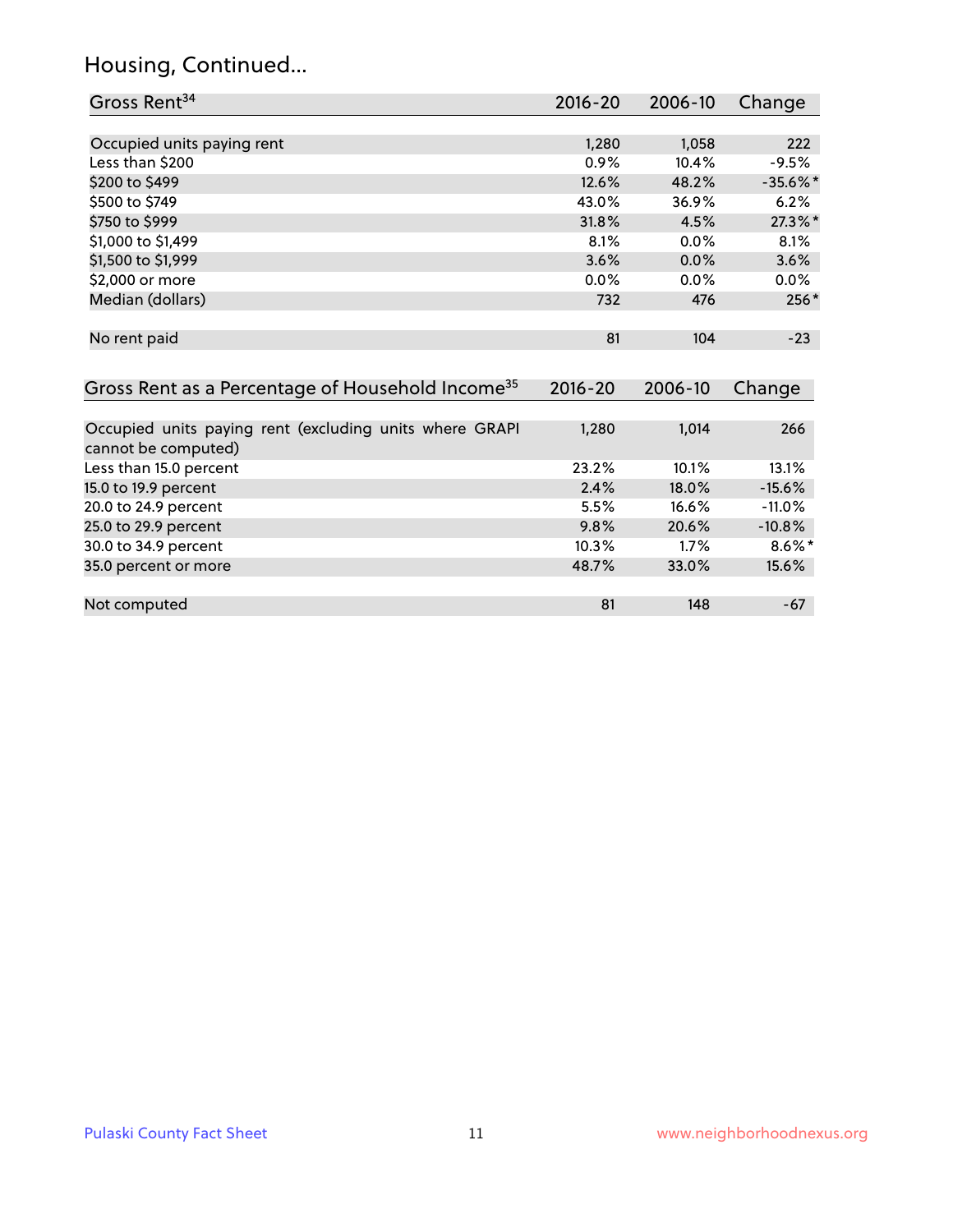# Community Involvement

| Voter Registration and Turnout <sup>36</sup> |       |  |  |  |  |
|----------------------------------------------|-------|--|--|--|--|
|                                              |       |  |  |  |  |
| Active registered voters                     | 5.682 |  |  |  |  |
| Number voted in Presidential election        | 4.033 |  |  |  |  |
| Percent voted in Presidential election       | 71.0% |  |  |  |  |

## Transportation

| Commuting to Work <sup>37</sup>           | 2016-20     | 2006-10 | Change    |
|-------------------------------------------|-------------|---------|-----------|
|                                           |             |         |           |
| Workers 16 years and over                 | 3,886       | 4,420   | $-534$    |
| Car, truck, or van - drove alone          | 90.9%       | 83.0%   | $8.0\%$ * |
| Car, truck, or van - carpooled            | 6.0%        | 11.7%   | $-5.6%$   |
| Public transportation (excluding taxicab) | $0.0\%$     | $0.0\%$ | $0.0\%$   |
| Walked                                    | 0.6%        | 3.0%    | $-2.4%$   |
| Other means                               | $0.0\%$     | $0.0\%$ | 0.0%      |
| Worked at home                            | 2.4%        | 2.3%    | 0.1%      |
|                                           |             |         |           |
| Mean travel time to work (minutes)        | 21.6        | 22.5    | $-0.9$    |
|                                           |             |         |           |
| Vehicles Available <sup>38</sup>          | $2016 - 20$ | 2006-10 | Change    |
|                                           |             |         |           |
| Occupied housing units                    | 3,803       | 4,188   | $-385$    |
| No vehicles available                     | 13.3%       | 5.4%    | $8.0\%$ * |
| 1 vehicle available                       | 32.5%       | 38.7%   | $-6.2%$   |
| 2 vehicles available                      | 32.9%       | 32.0%   | $0.8\%$   |
| 3 or more vehicles available              | 21.3%       | 23.9%   | $-2.6%$   |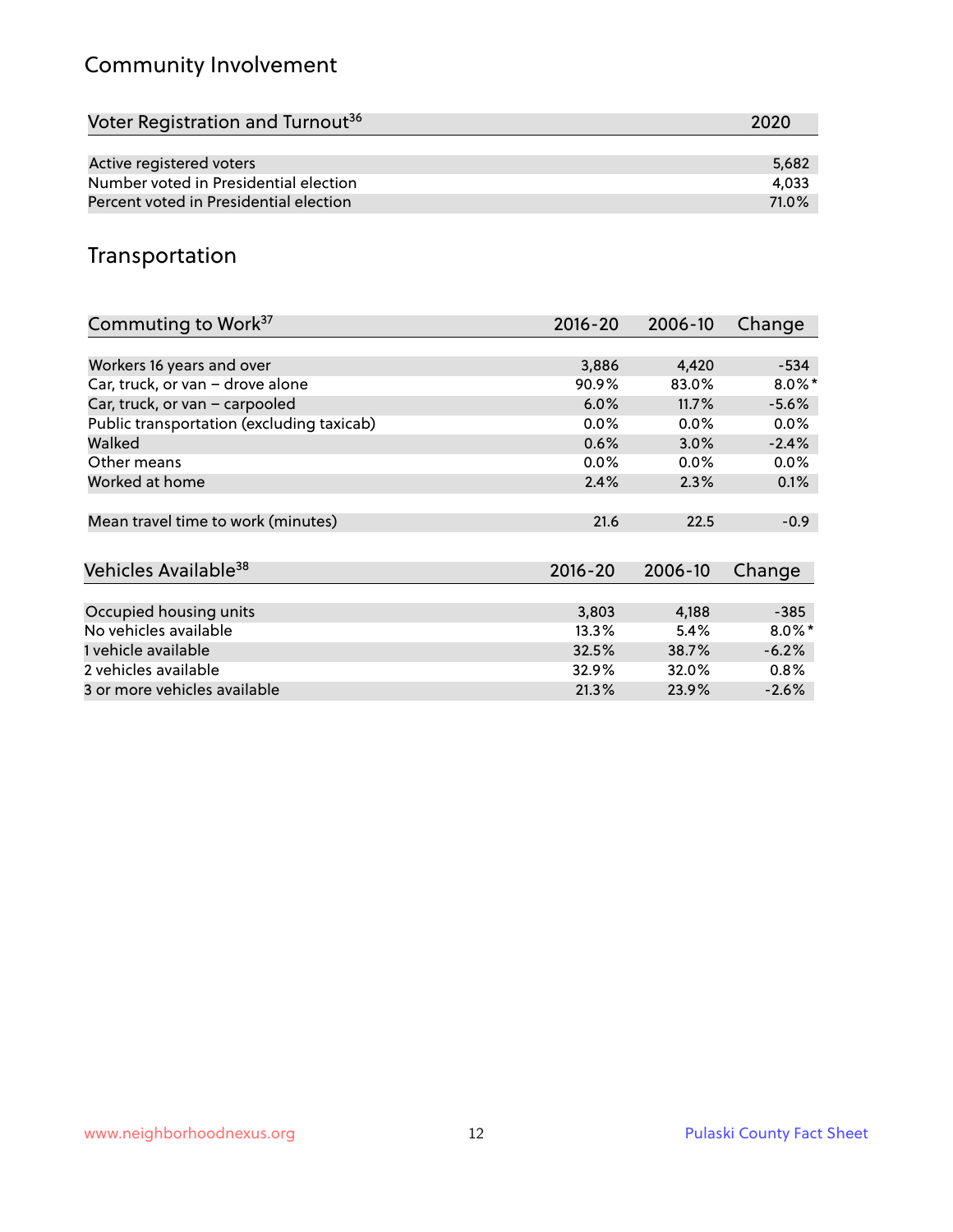#### Health

| Health Insurance coverage <sup>39</sup> | 2016-20 |
|-----------------------------------------|---------|
|-----------------------------------------|---------|

| Civilian Noninstitutionalized Population                | 9,640 |
|---------------------------------------------------------|-------|
| With health insurance coverage                          | 87.1% |
| With private health insurance coverage                  | 59.6% |
| With public health coverage                             | 48.4% |
| No health insurance coverage                            | 12.9% |
| Civilian Noninstitutionalized Population Under 19 years | 2,078 |
| No health insurance coverage                            | 2.5%  |
| Civilian Noninstitutionalized Population 19 to 64 years | 5,355 |
| In labor force:                                         | 3,761 |
| Employed:                                               | 3,550 |
| With health insurance coverage                          | 80.4% |
| With private health insurance coverage                  | 12.3% |
| With public coverage                                    | 15.0% |
| No health insurance coverage                            | 19.6% |
| Unemployed:                                             | 211   |
| With health insurance coverage                          | 60.7% |
| With private health insurance coverage                  | 12.3% |
| With public coverage                                    | 48.3% |
| No health insurance coverage                            | 39.3% |
| Not in labor force:                                     | 1,594 |
| With health insurance coverage                          | 74.1% |
| With private health insurance coverage                  | 35.9% |
| With public coverage                                    | 48.3% |
| No health insurance coverage                            | 25.9% |

| <b>Health Factors</b> |               |  |  |          | <b>Most Recent</b>                                                                                              |
|-----------------------|---------------|--|--|----------|-----------------------------------------------------------------------------------------------------------------|
|                       |               |  |  |          |                                                                                                                 |
|                       | _____________ |  |  | $\cdots$ | the contract of the contract of the contract of the contract of the contract of the contract of the contract of |

| Premature Death (YPLL before age 75 per 100,000 population, age-adjusted) <sup>40</sup> | 8,846.6 |
|-----------------------------------------------------------------------------------------|---------|
| Average number of Physically Unhealthy Days <sup>41</sup>                               | 5.1     |
| Average number of Mentally Unhealthy Days <sup>42</sup>                                 | 5.8     |
| Low Birthweight Births <sup>43</sup>                                                    | 10.7%   |
| Diabetes Prevalence <sup>44</sup>                                                       | 12.9%   |
| HIV Prevalence (per 100,000 population) <sup>45</sup>                                   | 235.4   |
| Rate, Deduplicated ER Visits for Asthma, Ages 0-17 <sup>46</sup>                        | 561.5   |